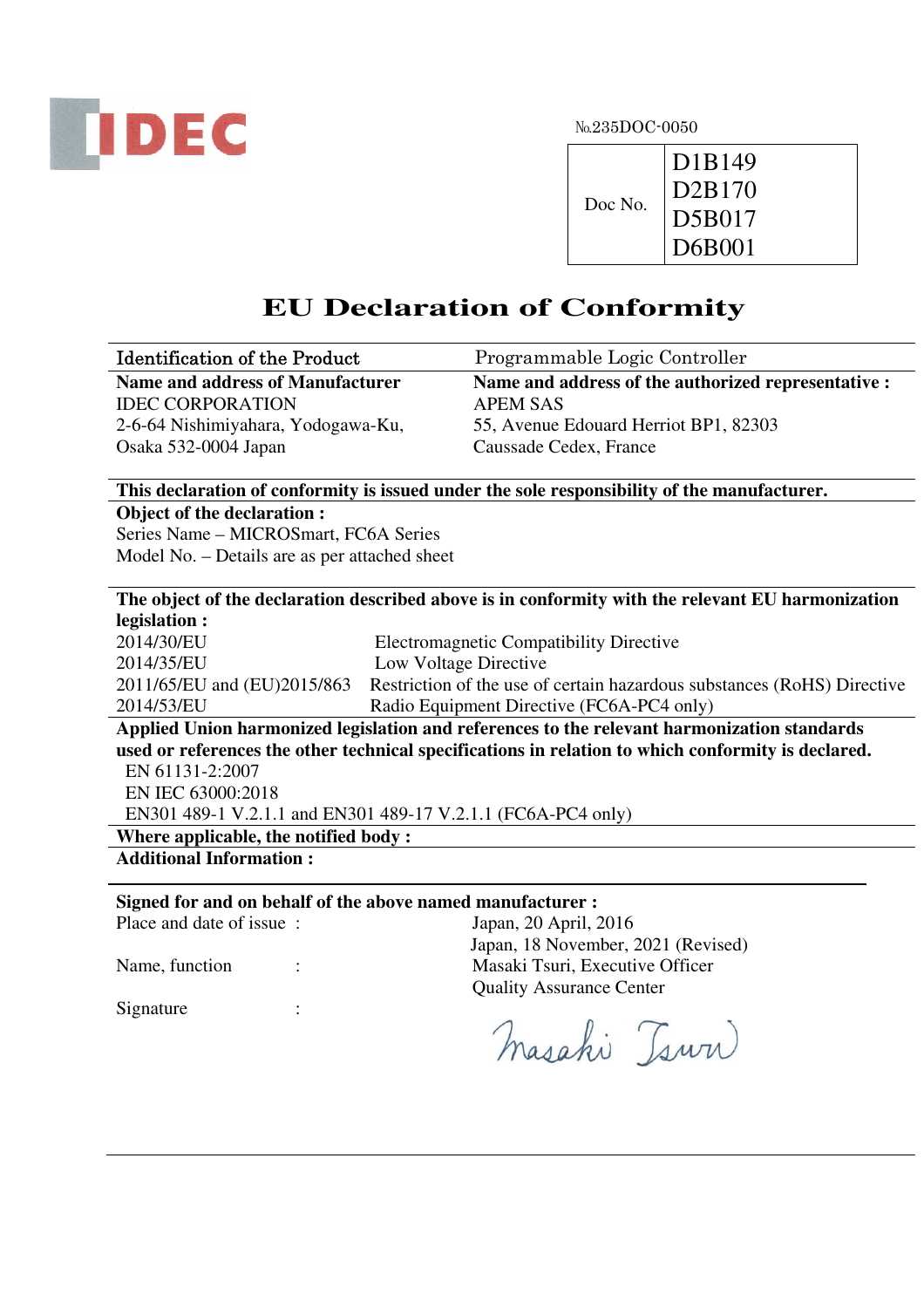

| Doc No. | D1B149<br>D2B170 |
|---------|------------------|
|         | <b>D5B017</b>    |
|         | D6B001           |

20 April, 2017 06 May, 2021 (Revised) Page 1 of 4

# **FC6A Series**

## CPU Modules :

| $FC6A-M16R1$  | : DC Power Supply, 8-DC Input, 8-Relay Output               |
|---------------|-------------------------------------------------------------|
| $FC6A-M16R4$  | : DC Power Supply, 8-DC Input, 8-Relay Output               |
| FC6A-M16R1E   | : DC Power Supply, 8-DC Input, 8-Relay Output               |
| FC6A-M16R4E   | : DC Power Supply, 8-DC Input, 8-Relay Output               |
| $FC6A-M16P1$  | : DC Power Supply, 8-DC Input, 8-Transistor Source Output   |
| FC6A-M16P4    | : DC Power Supply, 8-DC Input, 8-Transistor Source Output   |
| FC6A-M16P1E   | : DC Power Supply, 8-DC Input, 8-Transistor Source Output   |
| $FC6A-M16P4E$ | : DC Power Supply, 8-DC Input, 8-Transistor Source Output   |
| FC6A-M32P3    | : DC Power Supply, 16-DC Input, 16-Transistor Source Output |
| FC6A-M32P3E   | : DC Power Supply, 16-DC Input, 16-Transistor Source Output |

## CPU Modules Brick Types :

| $FC6A-C16R1A$ | : AC Power Supply, 9-DC Input, 7-Relay Output               |
|---------------|-------------------------------------------------------------|
| FC6A-C16R1AE  | : AC Power Supply, 9-DC Input, 7-Relay Output               |
| FC6A-C24R1A   | : AC Power Supply, 14-DC Input, 10-Relay Output             |
| FC6A-C24R1AE  | : AC Power Supply, 14-DC Input, 10-Relay Output             |
| FC6A-C40R1A   | : AC Power Supply, 24-DC Input, 16-Relay Output             |
| FC6A-C40R1AE  | : AC Power Supply, 24-DC Input, 16-Relay Output             |
| FC6A-C16P1C   | : DC Power Supply, 9-DC Input, 7-Transistor Source Output   |
| FC6A-C16P1CE  | : DC Power Supply, 9-DC Input, 7-Transistor Source Output   |
| FC6A-C24P1C   | : DC Power Supply, 14 DC Input, 10 Transistor Source Output |
| FC6A-C24P1CE  | : DC Power Supply, 14-DC Input, 10-Transistor Source Output |
| FC6A-C40P1C   | : DC Power Supply, 24 DC Input, 16 Transistor Source Output |
| FC6A-C40P1CE  | DC Power Supply, 24-DC Input, 16-Transistor Source Output   |
| $FC6A-C16K1C$ | : DC Power Supply, 9-DC Input, 7-Transistor Sink Output     |
| FC6A-C16K1CE  | : DC Power Supply, 9-DC Input, 7-Transistor Sink Output     |
| FC6A-C24K1C   | : DC Power Supply, 14-DC Input, 10-Transistor Sink Output   |
| FC6A-C24K1CE  | : DC Power Supply, 14-DC Input, 10-Transistor Sink Output   |
| FC6A-C40K1C   | : DC Power Supply, 24-DC Input, 16-Transistor Sink Output   |
| FC6A-C40K1CE  | : DC Power Supply, 24-DC Input, 16-Transistor Sink Output   |
| FC6A-C16R1CE  | : DC Power Supply, 9-DC Input, 7-Relay Output               |
| FC6A-C24R1CE  | DC Power Supply, 14-DC Input, 10-Relay Output               |
| FC6A-C40R1CE  | : DC Power Supply, 24-DC Input, 16-Relay Output             |
| FC6A-C40R1DE  | : DC Power Supply, 24-DC Input, 16-Relay output             |
| FC6A-C40P1DE  | : DC Power Supply, 24 DC Input, 16-Transistor Source Output |
| FC6A-C40K1DE  | : DC Power Supply, 24 DC Input, 16-Transistor Sink Output   |
| FC6A-C16R1DE  | : DC Power Supply, 9-DC Input, 7-Relay Output               |
| FC6A-C16P1DE  | DC Power Supply, 9-DC Input, 7-Transistor Source Output     |
| FC6A-C16K1DE  | : DC Power Supply, 9-DC Input, 7-Transistor Sink Output     |
| FC6A-C16R4AE  | : AC Power Supply, 9-DC Input, 7-Relay Output               |
| FC6A-C16R4CE  | DC Power Supply, 9-DC Input, 7-Relay Output                 |
| FC6A-C16P4CE  | DC Power Supply, 9-DC Input, 7-Transistor Source Output     |
| FC6A-C16K4CE  | : DC Power Supply, 9-DC Input, 7-Transistor Sink Output     |
| FC6A-C16R4DE  | : DC Power Supply, 9-DC Input, 7-Relay Output               |
| FC6A-C16P4DE  | DC Power Supply, 9-DC Input, 7-Transistor Source Output     |
| FC6A-C16K4DE  | : DC Power Supply, 9-DC Input, 7-Transistor Sink Output     |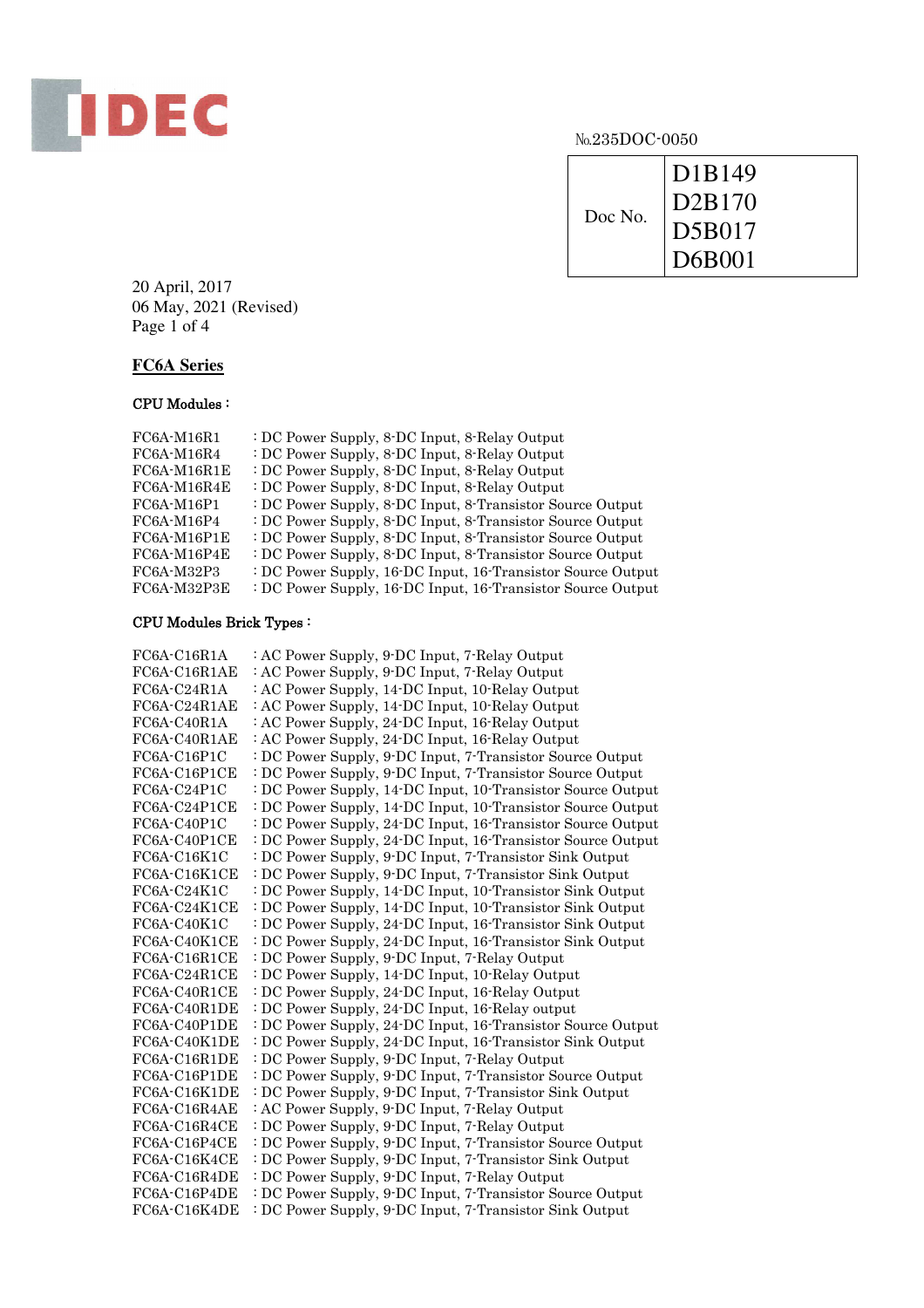

No.235DOC-0050

| Doc No. | D1B149<br>D <sub>2</sub> B <sub>170</sub> |
|---------|-------------------------------------------|
|         | D5B017                                    |
|         | D6B001                                    |

20 April, 2017 15 June, 2020 (Revised) Page 2 of 4

| FC6A-C24R4AE | : AC Power Supply, 14-DC Input, 10-Relay Output             |
|--------------|-------------------------------------------------------------|
| FC6A-C24R4CE | : DC Power Supply, 14-DC Input, 10-Relay Output             |
| FC6A-C24P4CE | : DC Power Supply, 14-DC Input, 10-Transistor Source Output |
| FC6A-C24K4CE | : DC Power Supply, 14-DC Input, 10-Transistor Sink Output   |
| FC6A-C40R4AE | : AC Power Supply, 24-DC Input, 16-Relay Output             |
| FC6A-C40R4CE | : DC Power Supply, 24-DC Input, 16-Relay Output             |
| FC6A-C40P4CE | : DC Power Supply, 24-DC Input, 16-Transistor Source Output |
| FC6A-C40K4CE | : DC Power Supply, 24-DC Input, 16-Transistor Sink Output   |
| FC6A-C40R4DE | : DC Power Supply, 24-DC Input, 16-Relay output             |
| FC6A-C40P4DE | : DC Power Supply, 24 DC Input, 16 Transistor Source Output |
| FC6A-C40K4DE | : DC Power Supply, 24-DC Input, 16-Transistor Sink Output   |

#### **CPU Modules Book Types:**

FC6A-D16R1CEE : DC Power Supply, 8-DC Input, 8-Relay Output FC6A-D16P1CEE : DC Power Supply, 8-DC Input, 8-Transistor Source Output FC6A-D16K1CEE : DC Power Supply, 8-DC Input, 8-Transistor Sink Output FC6A-D32P3CEE : DC Power Supply, 16-DC Input, 16-Transistor Source Output FC6A-D32K3CEE : DC Power Supply, 16-DC Input, 16-Transistor Sink Output FC6A-D16K4CEE : DC Power Supply, 8-DC Input, 8-Relay Output FC6A-D16P4CEE : DC Power Supply, 8-DC Input, 8-Transistor Source Output FC6A-D16R4CEE : DC Power Supply, 8-DC Input, 8-Transistor Sink Output FC6A-D32K4CEE : DC Power Supply, 16-DC Input, 16-Transistor Source Output FC6A-D32P4CEE : DC Power Supply, 16-DC Input, 16-Transistor Sink Output

#### **CPU Modules CAN bus Types:**

FC6A-C40R1AEJ : AC Power Supply, 24-DC Input, 16-Relay Output FC6A-C40R1CEJ : DC Power Supply, 24-DC Input, 16-Relay Output FC6A-C40R1DEJ : DC Power Supply, 24-DC Input, 16-Relay Output FC6A-C40P1CEJ : DC Power Supply, 24-DC Input, 16-Transistor Source Output FC6A-C40P1DEJ : DC Power Supply, 24-DC Input, 16-Transistor Source Output FC6A-C40K1CEJ : DC Power Supply, 24-DC Input, 16-Transistor Sink Output FC6A-C40K1DEJ : DC Power Supply, 24-DC Input, 16-Transistor Sink Output FC6A-C40R4AEJ : AC Power Supply, 24-DC Input, 16-Relay Output FC6A-C40R4CEJ : DC Power Supply, 24-DC Input, 16-Relay Output FC6A-C40R4DEJ : DC Power Supply, 24-DC Input, 16-Relay Output FC6A-C40P4CEJ : DC Power Supply, 24-DC Input, 16-Transistor Source Output FC6A-C40P4DEJ : DC Power Supply, 24-DC Input, 16-Transistor Source Output FC6A-C40K4CEJ : DC Power Supply, 24-DC Input, 16-Transistor Sink Output FC6A-C40K4DEJ : DC Power Supply, 24-DC Input, 16-Transistor Sink Output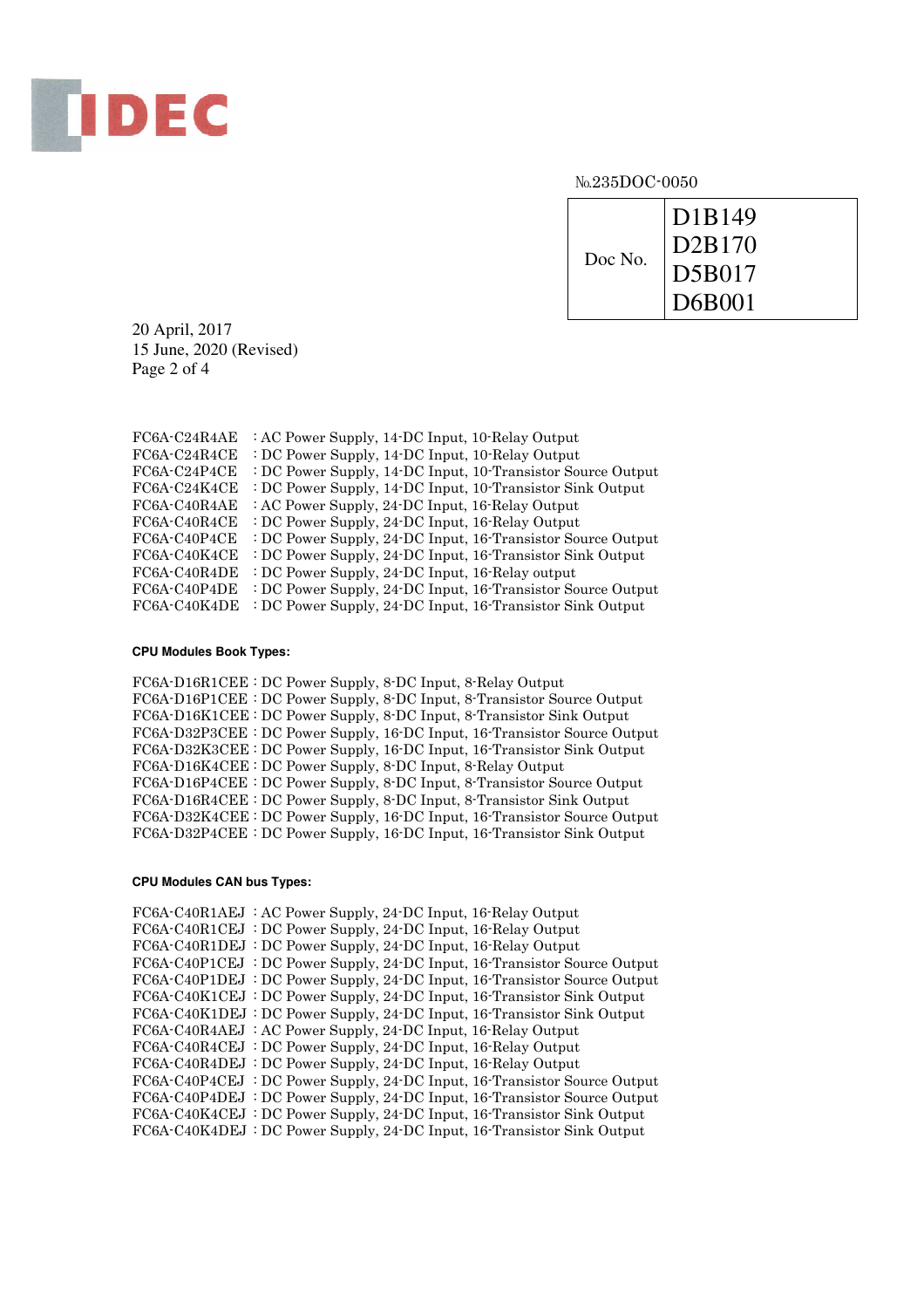

| Doc No. | D1B149<br>D2B170<br>D5B017 |
|---------|----------------------------|
|         | $\vert$ D6B001             |
|         |                            |

20 April, 2017 15 June, 2020 (Revised) Page 3 of 4

## Input Modules :

| FC6A-N08B1        | : DC Power Supply (Internal), 8-DC Input  |
|-------------------|-------------------------------------------|
| FC6A-N08B4        | : DC Power Supply (Internal), 8-DC Input  |
| <b>FC6A-N16B1</b> | : DC Power Supply (Internal), 16-DC Input |
| <b>FC6A-N16B4</b> | : DC Power Supply (Internal), 16-DC Input |
| FC6A-N16B3        | : DC Power Supply (Internal), 16-DC Input |
| FC6A-N32B3        | : DC Power Supply (Internal), 32-DC Input |
| FC6A-N08A11       | : DC Power Supply (Internal), 8-AC Input  |
| FC6A-N08A14       | : DC Power Supply (Internal), 8-AC Input  |
|                   |                                           |

## Output Modules :

| FC6A-R081    | : DC Power Supply (Internal), 8-Relay Output              |
|--------------|-----------------------------------------------------------|
| FC6A-R084    | : DC Power Supply (Internal), 8-Relay Output              |
| FC6A-R161    | : DC Power Supply (Internal), 16-Relay Output             |
| FC6A-R164    | : DC Power Supply (Internal), 16-Relay Output             |
| FC6A-T08P1   | : DC Power Supply (Internal), 8-Transistor Source Output  |
| FC6A-T08P4   | : DC Power Supply (Internal), 8-Transistor Source Output  |
| FC6A-T16P1   | : DC Power Supply (Internal), 16 Transistor Source Output |
| FC6A-T16P4   | : DC Power Supply (Internal), 16-Transistor Source Output |
| FC6A-T16P3   | : DC Power Supply (Internal), 16-Transistor Source Output |
| FC6A-T32P3   | : DC Power Supply (Internal), 32-Transistor Source Output |
| FC6A-T08K1   | : DC Power Supply (Internal), 8-Transistor Sink Output    |
| FC6A-T08K4   | : DC Power Supply (Internal), 8-Transistor Sink Output    |
| FC6A-T16K1   | : DC Power Supply (Internal), 16-Transistor Sink Output   |
| $FC6A-T16K4$ | : DC Power Supply (Internal), 16-Transistor Sink Output   |
| $FC6A-T16K3$ | : DC Power Supply (Internal), 16 Transistor Sink Output   |
| FC6A-T32K3   | : DC Power Supply (Internal), 32-Transistor Sink Output   |

## I/O Mixture Modules :

| FC6A-M08BR1   | : DC Power Supply (Internal), 4-DC Input, 4-Relay Output              |
|---------------|-----------------------------------------------------------------------|
| FC6A-M08BR4   | : DC Power Supply (Internal), 4-DC Input, 4-Relay Output              |
| $FC6A-M24BR1$ | : DC Power Supply (Internal), 16-DC Input, 8-Relay Output             |
| FC6A-M24BR4   | : DC Power Supply (Internal), 16-DC Input, 8-Relay Output             |
| FC6A-TYS4     | : DC Power Supply (Internal), 12-DC Input, 8-Transistor Source Output |

# Communication Module :

| FC6A-SIF52  | : Communication Module |
|-------------|------------------------|
| FC6A-SIF524 | : Communication Module |